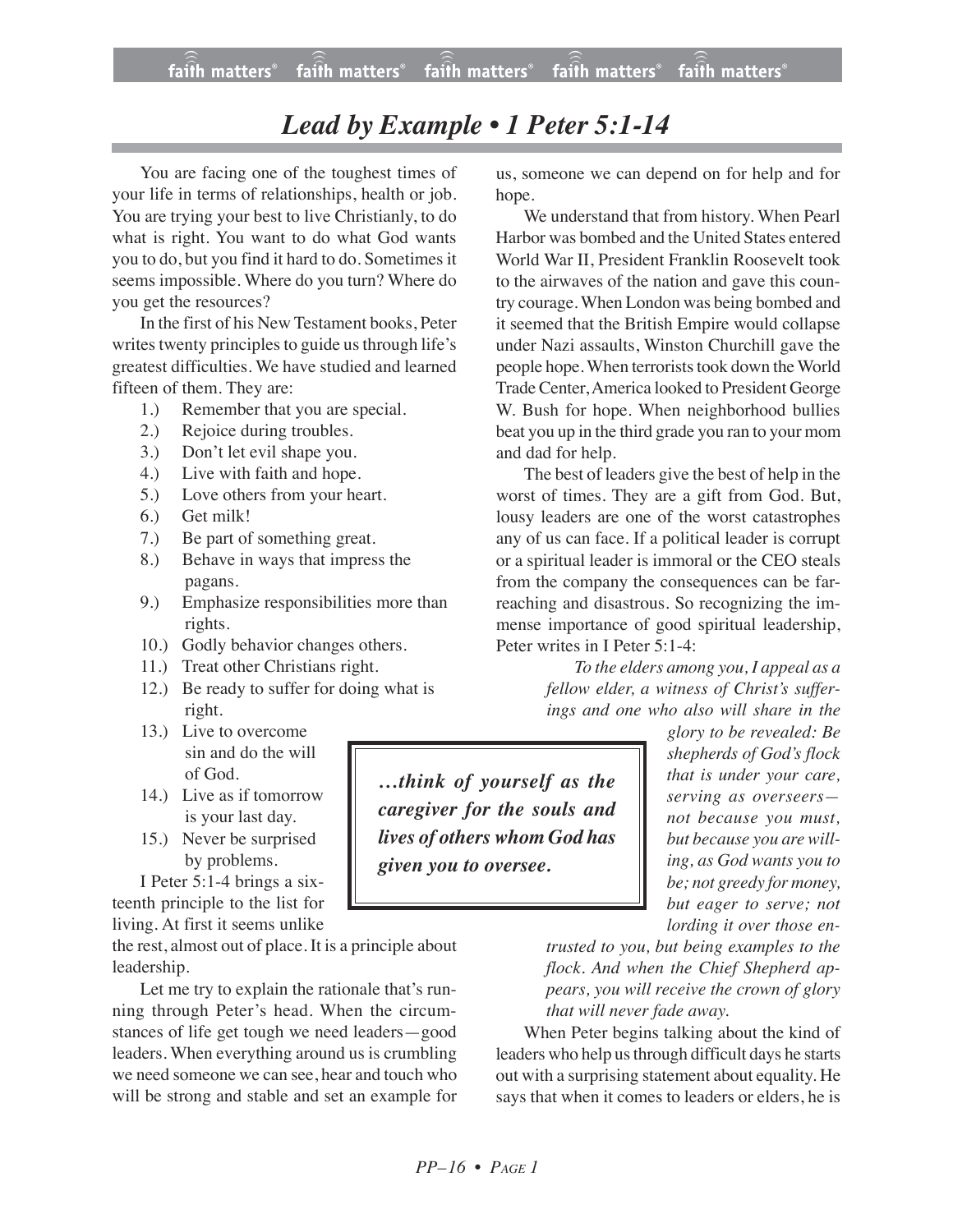just a fellow leader and elder along with everyone else.

"Elder" was a common expression in the first century. It refers to leaders. Greeks used it to refer to political leaders. The Hebrews used it to refer to the spiritual leaders of the Jewish community. It often meant older in years but it also meant mature in experience and wisdom. It is possible for someone to be comparatively young and have that skill. It is possible for someone to be old and foolish and not have that skill. Elders were leaders who had a proven track record from the past, so they could be relied on for good leadership in the present and the future.

At Wooddale Church we have elders who are chosen to lead the church because of their proven wisdom, godliness and goodness. They don't become leaders by being elders; they become elders because they are already recognized as leaders.

What amazes me in Peter's words is the way he describes himself: "*To the elders among you, I appeal as a fellow elder, a witness of Christ's sufferings and one who also will share in the glory to be revealed."* Peter talks as if he were no better than any other church leader. He describes himself as a "*fellow elder*". This was certainly not the way I would describe a man who was a close friend of Jesus, the #1 leader of the Jerusalem Church and an author of the New Testament. I would give him 50 votes in any group of two or more. Yet, that is not the way Peter saw himself. He taught that all Christians are equal before God. All leaders are to be honored and respected. He claimed no more for himself than he expected for others.

Although, Peter proves the point that elders are to be experienced. He was an eyewitness of the sufferings of Jesus. This is actually a rather strange statement if you remember the intermingled biography of Jesus and Peter. Peter denied knowing Jesus the night before Jesus was crucified and Peter was in hiding the day of Jesus' crucifixion. He didn't see Jesus crucified. So what suffering did he see?

Peter was there the night before Jesus' crucifixion when Jesus agonized about the cross in the Garden of Gethsemane and pleaded with the Father to call it off. Peter watched while Jesus was accused and mistreated during the trials on the eve of his crucifixion. He must have seen the pain and anguish in Jesus' eyes over what was to come even though he never saw the actual death on the cross. It was Peter's connection to the suffering of Jesus that qualified him to lead other Christians through their own pain and suffering.

If Peter were here today he would say to every leader that we are all equal. Sunday school teacher, church board member, Bible study hostess, parent of teenagers, student volunteer—wherever and whenever Christians give leadership to other Christians, Peter points to our equality with him and with one another.

Leadership is most about caring for others. As God has blessed us we are to be a blessing. What we have learned in our lives is to be used to bless others as they go through their own difficulties in life. He writes in I Peter 5:2*, "Be shepherds of God's flock that is under your care, serving as overseers—not because you must, but because you are willing, as God wants you to be; not greedy for money, but eager to serve."*

The word "shepherd" is the word "pastor". This must have been a hard analogy for Peter to use because he was a fisherman by training and occupation. But he knew that shepherds are a better comparison to leaders than are fishermen.

We use the word "pastor" in a technical way that would be unfamiliar to Peter. I am called "Pastor Anderson" and am a pastor of Wooddale Church. That means that I have a great responsibility for the lives and souls of other people. I pray for you every day. I think long and work hard to care for others—directly and through delegation. At the end of each day I know that it is a wonderful privilege and a frightening responsibility to be a shepherd of God's people.

But I am not the only one. Most Christians have shepherding responsibilities. Some shepherd co-workers at the office. Some shepherd neighbors around the block. Some are the shepherds of an extended family. Many are shepherds of young children who are still at home, but that also goes on into adulthood when your children are all grown up. Some may shepherd others at church or someplace else. Wherever, whenever—think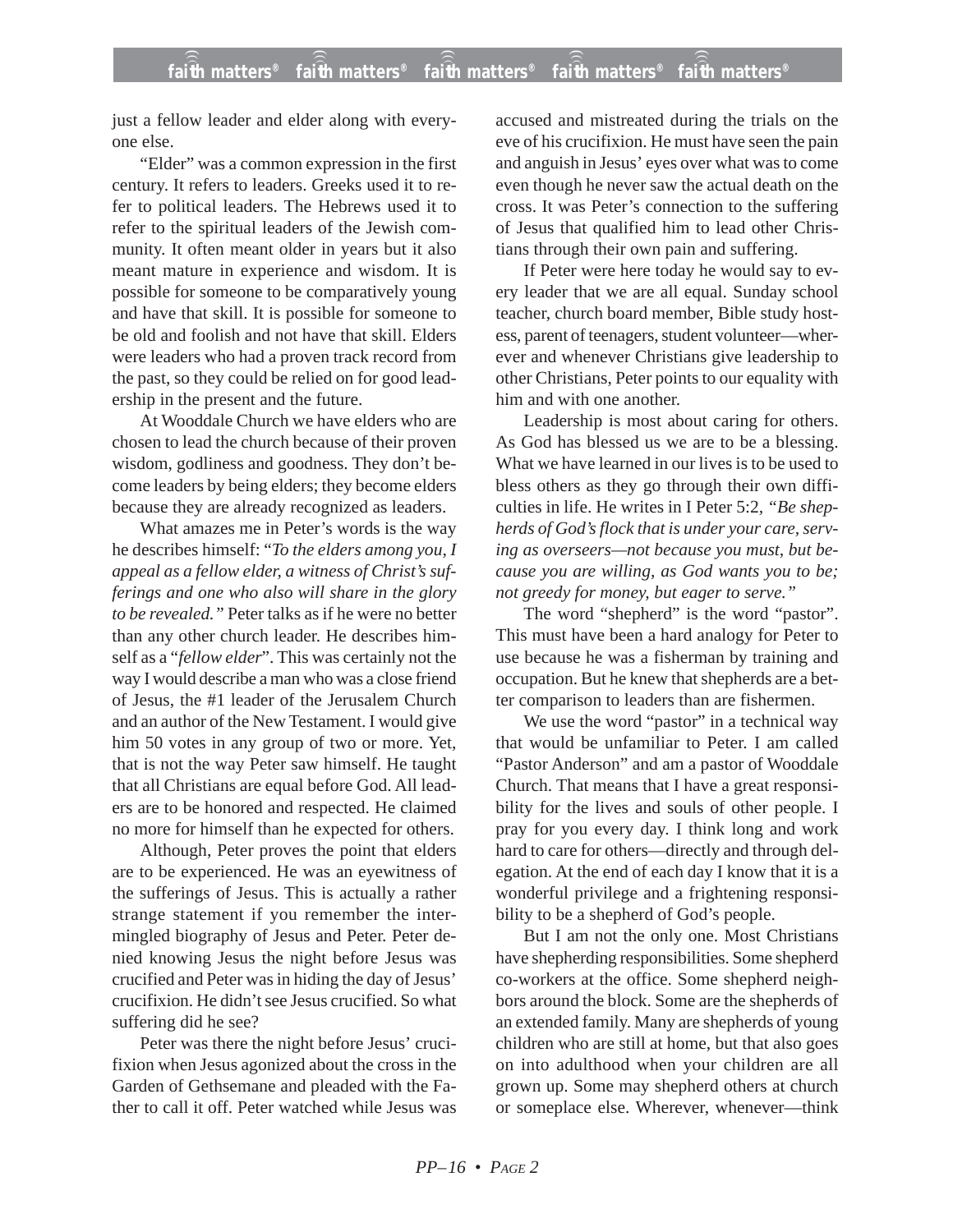of yourself as the caregiver for the souls and lives of others whom God has given you to oversee.

When God calls you to lead others, respond with willingness. Understand that this is a call from God and an awesome responsibility and privilege. In I Peter 5:2 we are reminded, "*Be shepherds of God's flock that is under your care, serving as overseers—not because you must, but because you are willing, as God wants you to be; not greedy for money, but eager to serve."*

It is possible to lead for the wrong reasons. Peter lists only two of the many possibilities of wrong reasons to say "yes" to spiritual leadership. Some do it out of obligation; some do it out of greed. Some people when asked to teach or lead a group or shepherd a friend do so out of sheer duty. Some people say "yes" to a request out of greed. They want to know what they are going to get out of it. Peter tells us to be eager to serve and eager to lead. Say "yes" when asked; volunteer when not asked. Say "yes" because God wants you to shepherd others. Say "yes" because you want to bless others.

When called upon to be leaders, to be helpers, to shepherd others for God's sake, let us have "yes" already forming on our lips—even before we know all that God is inviting us to do.

Becoming a shepherd doesn't make someone a good shepherd. Assuming we will all say "yes" to the call to help others, Peter tells us how to do it in I Peter 5:3: *". . . not lording it over those entrusted to you, but being examples to the flock."*

When leading others, don't be bossy. Don't arrogantly assume that you know what others should do and just tell them what to do. Peter says don't take that approach. It is demeaning to the other person. It can come

across as a put-down. It doesn't teach them how to handle life but it keeps them dependent on the leader. Be driven by the needs of the other person, not by your need to show off.

The far better approach is leadership by example. Show others how to live. Especially show others how to live as Christians in every circumstance.

Here is a list of possible life circumstances. Mentally check off which ones apply to you:

Rich—over \$66,000 per year annual income Poor—below the national poverty line Healthy—no major medical problems Ill—serious medical problems Employed Unemployed Bad time of life Good time of life

Here is the question: How can you live as an example of Jesus Christ in your current circumstance? So, instead of being proud of wealth or ashamed of poverty, instead of complaining about the bad times or selfishly exploiting the good times, show others how to live Christianly in your situation. Show how a Christian deals with pain and with pleasure, with good children and with prodigal children, with wealth and with poverty, with good job and with bad job, with happy marriage and with unhappy marriage. Be an example to the flock. Every one of us is surrounded by other sheep trying to figure out how to live life and yearning for others to show how to do it. You be an example to others.

Peter finishes his list with expectation and with hope. He says in I Peter 5:4, *". . . when the Chief Shepherd appears, you will receive the crown of glory that will never fade away."* So Peter anticipated what tomorrow would be like. And he believed Jesus would make it very good.

*…show others how to live as Christians in every circumstance.*

Charleen and I have a small pillow that sits on our bed. Embroidered on it are the words "The best is yet to come." At times I come home at the end of the day absolutely exhausted, overwhelmed,

wondering if I will ever be able to face what tomorrow will bring. I see that pillow and read, "The best is yet to come." Other days I come home as happy as I have ever been. And I see that "The best is yet to come." There are mornings when I wake up dreading the appointments of the day. And I am reminded that "The best is yet to come."